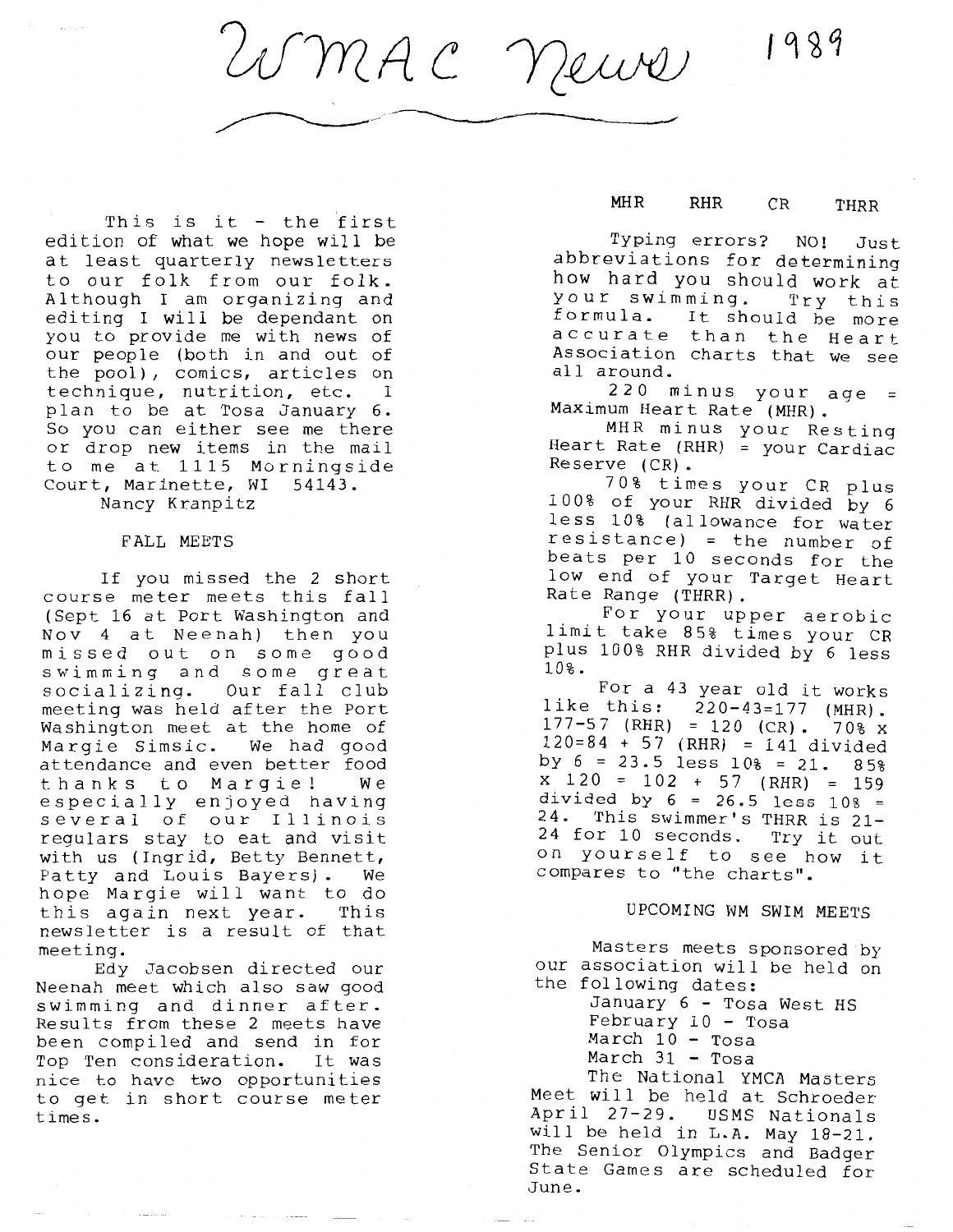Many from our association travel far and wide to compete in National and International meets. And not only do they compete - they place and win!

Ray Klitzke captured 1st and 3rd in the 1 and 3 meter diving events at the USMS National Championships in Boca Raton, Florida, last spring. Way to go, Ray!

Connie Guist captured 3rd place in the 200 backstroke at the World Games in Arhus, Denmark, in July. It is rumored that the fear of having to swim in the buff can do wonders for getting the adrenalin flowing - with a resultant 20 second drop in time!

Pan Pacific Results are: Bob White  $-62;$  1st in 100 free (1;11.52), 2nd in 100 back  $(1;24.91)$ .

Doris Klitzke - 54; 2nd in 50 back ( :41.68), 2nd in 200 **IM**  (3:22.80)

Perry Rockwell - 64; 1st in 50 fly (;32.99); 2nd in 100 fly (1:27.04).

Lynn Surles - 72; 1st in 100 free (1:17.96); 2nd in 50<br>free (:33.43).

free ( : 3 3 . 4 3) . 200 **M** Mixed Medley Relay-200+, 7th (2:44.99) - Doris Klitzke, John Bauman, Perry Rockwell, Margie Simsic.

200 M Mens Free Relay-240+, 2nd (2:11.54) - Bob White, John Bauman, Lynn Surles, Perry Rockwell.

200 M Mens Medley Relay-240+, 3rd (2:24.23) - Bob While, John Bauman, Perry Rockwell, Lynn Surles.

Fran Zeumer attended the World Senior Games in St. George, Utah, in October. Her age group (65-69) had an entry list that looked more like the National Top Ten times.

Despite this she managed one 3rd, 2 4ths, 2 Sths, and a 6th. Congratulations! I know there are others who competedpl us we had people place high at the LC Nationals in North Dakota in August. But these are all of the results I had as of "press time". Be sure to send me your results so they can be included in our next news letter.

LSC - WMSC - WHAT'S THE DIF?

Many of us wonder why we send money to 2 different<br>people. The fee we send to The fee we send to Harlan Drake is for our registration with the National association. The \$2 club fee we send to John Bauman. This fee, plus entry fees from our meets, goes into a different account. From this account we pay for pool rentals, postage, upkeep on the timing system, printing of this newsletter, computer programs, etc. If you haven't paid your club fees as of yet, please get them to John Bauman **ASAP.** 

#### PLACES TO **SWIM**

One specific request for this newsletter was for a list of places to swim. If you know of a facility that will accommodate out-of-towners send me the name, address, and times the pool is available. We'll try to get our list started for the next newsletter.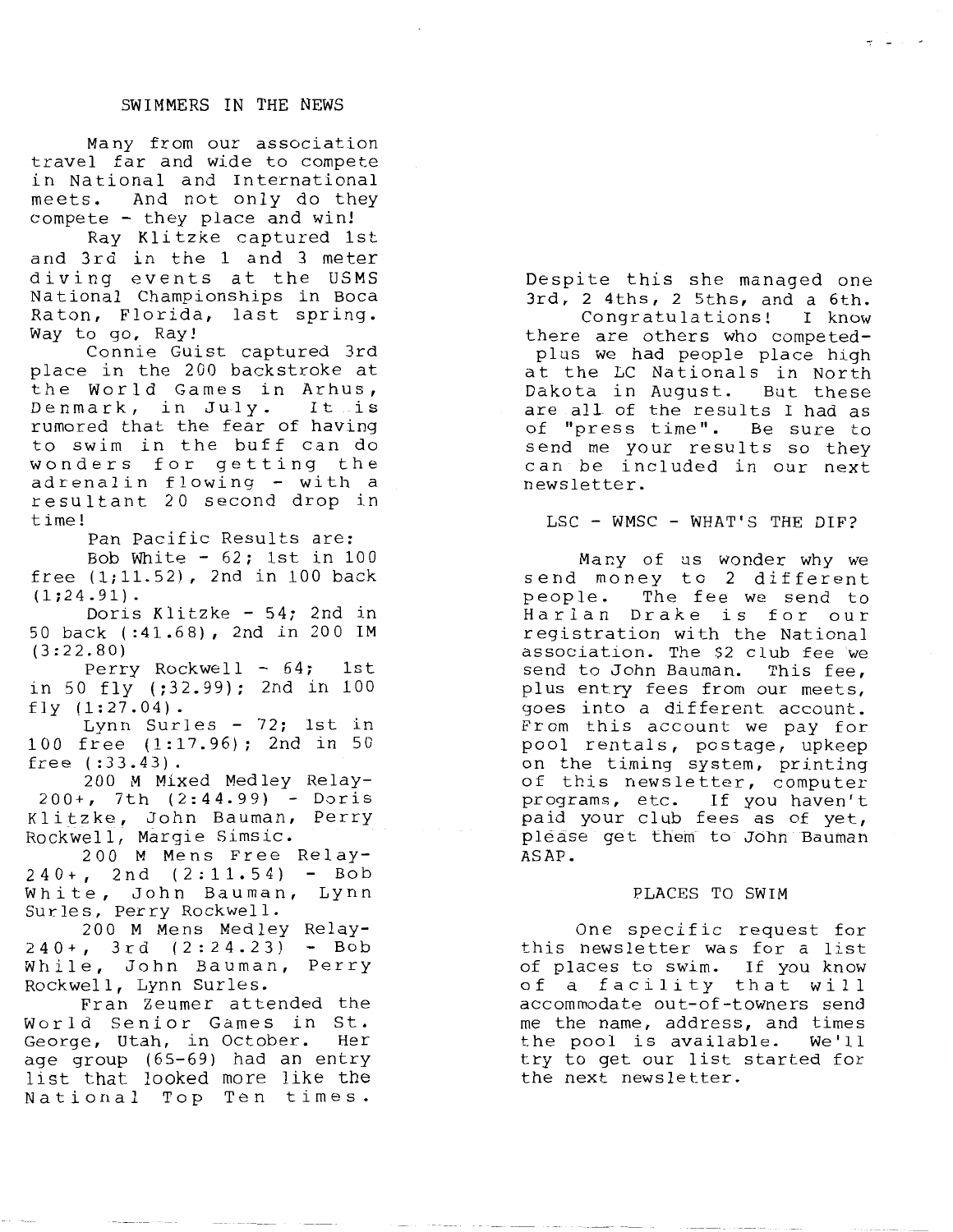# HOUSING

Would you like to extend the socialability of our meets? Some of our swimmers travel from afar to attend meets and at times may be forced to forego a meet because of the added expense of needed overnight housing. If you would be willing to house a swimmer or two overnight please send me your name. Our people have been overly gracious in the past when bad weather or bad luck has necessitated an unexpected overnight stay after a meet. It would be nice to continue with this on a planned basis.

#### RIBBONS-MEDALS-EVERYWHERE!

Do you have shoe boxes and/or a scrap box full of medals or ribbons you have won but now don't know what to do with? Would you care to recycle any of them? If so, simply bring any unengraved medals or unwritten on ribbons to any of the Tosa meets. also, does anyone have any deas for a different kind of award? Or is everybody happy with the current system?

## BITS AND PIECES

Margie Simsic was featured in her local newspaper twice in the last year. The first time was about her introduction into Masters Swimming and this fall she was featured for her accomplishments at the Pan Pacifies in October.

Did you know that Barbara Kramer just LEARNED HOW TO SWIM<br>a mere 3 vears ago? She a mere 3 years ago? already sports some of the best times in our state in her age group **(40-44)** in the freestyle events. Her 100 **IM** time is not too shabby, either. Way to go, Barb! You are a true example of what Masters swimming is all about.

#### **AREA SWIM** MEETS

Enclosed on a separate sheet is a listing of swim meets for not only WI, but Illinois, Michigan, Ohio, Kentucky, and some National and International meets.

We have been personally invited to attend the Illinois meets - especially their state meet since, as you know, we will not be having our own state meet at Kenosha this year. Scheduling conflicts with other meets plus with pool availability forced us to availability forced us to<br>forego this meet this year. Northwestern University isn't that much farther down the highway than Kenosha. Give attendance at this meet serious thought.

#### **RAP** - UP

In closing - please remember this is YOUR<br>newsletter. Be vocal. Send news letter. Be vocal. me your out-of-state meet results. Send me any swimming articles you find informative. I know we had short course meter relays place in the top ten in the WORLD last year. I hope to have those relays and nope to have ensee rerajo and newsletter - before they are knocked out of the books by the outstanding results of the Pan Pacifies.